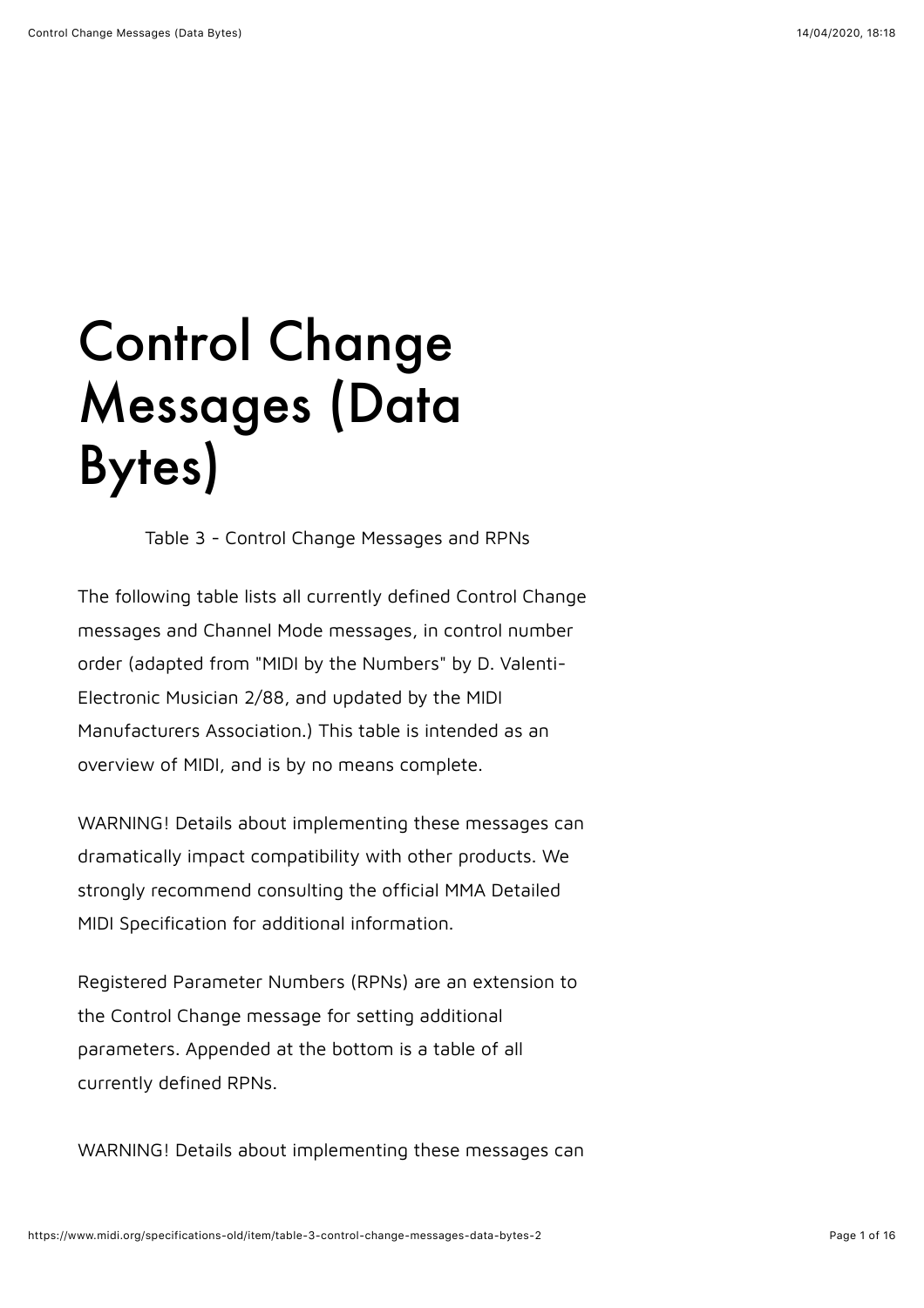dramatically impact compatibility with other products. We strongly recommend consulting the official MMA Detailed MIDI Specification for additional information.

| Table 3: Control Changes and Mode Changes |                                           |                |                                             |                |            |  |
|-------------------------------------------|-------------------------------------------|----------------|---------------------------------------------|----------------|------------|--|
| (Status Bytes 176-191)                    |                                           |                |                                             |                |            |  |
|                                           | <b>Control Number</b><br>(2nd Byte Value) |                |                                             | 3rd Byte Value |            |  |
|                                           |                                           |                | <b>Control Function</b>                     |                |            |  |
| Decimal                                   | Binary                                    | Hex            |                                             | Value          | Used<br>As |  |
| O                                         | 00000000                                  | OO             | <b>Bank Select</b>                          | $0 - 127$      | <b>MSB</b> |  |
| 1                                         | 00000001                                  | O <sub>1</sub> | Modulation<br>Wheel or Lever                | $0 - 127$      | <b>MSB</b> |  |
| 2                                         | 00000010                                  | 02             | <b>Breath Controller</b>                    | $0 - 127$      | <b>MSB</b> |  |
| 3                                         | 00000011                                  | O <sub>3</sub> | Undefined                                   | $0 - 127$      | <b>MSB</b> |  |
| 4                                         | 00000100                                  | 04             | Foot Controller                             | $0 - 127$      | <b>MSB</b> |  |
| 5                                         | 00000101                                  | 05             | Portamento<br>Time                          | $0 - 127$      | <b>MSB</b> |  |
| 6                                         | 00000110                                  | 06             | Data Entry MSB                              | $0 - 127$      | <b>MSB</b> |  |
| 7                                         | 00000111                                  | 07             | Channel Volume<br>(formerly Main<br>Volume) | $0 - 127$      | <b>MSB</b> |  |
| 8                                         | 00001000                                  | 08             | Balance                                     | $0 - 127$      | <b>MSB</b> |  |
| 9                                         | 00001001                                  | 09             | Undefined                                   | $0 - 127$      | <b>MSB</b> |  |
| 10                                        | 00001010                                  | <b>OA</b>      | Pan                                         | $0 - 127$      | <b>MSB</b> |  |
| 11                                        | 00001011                                  | OB             | Expression<br>Controller                    | $0 - 127$      | <b>MSB</b> |  |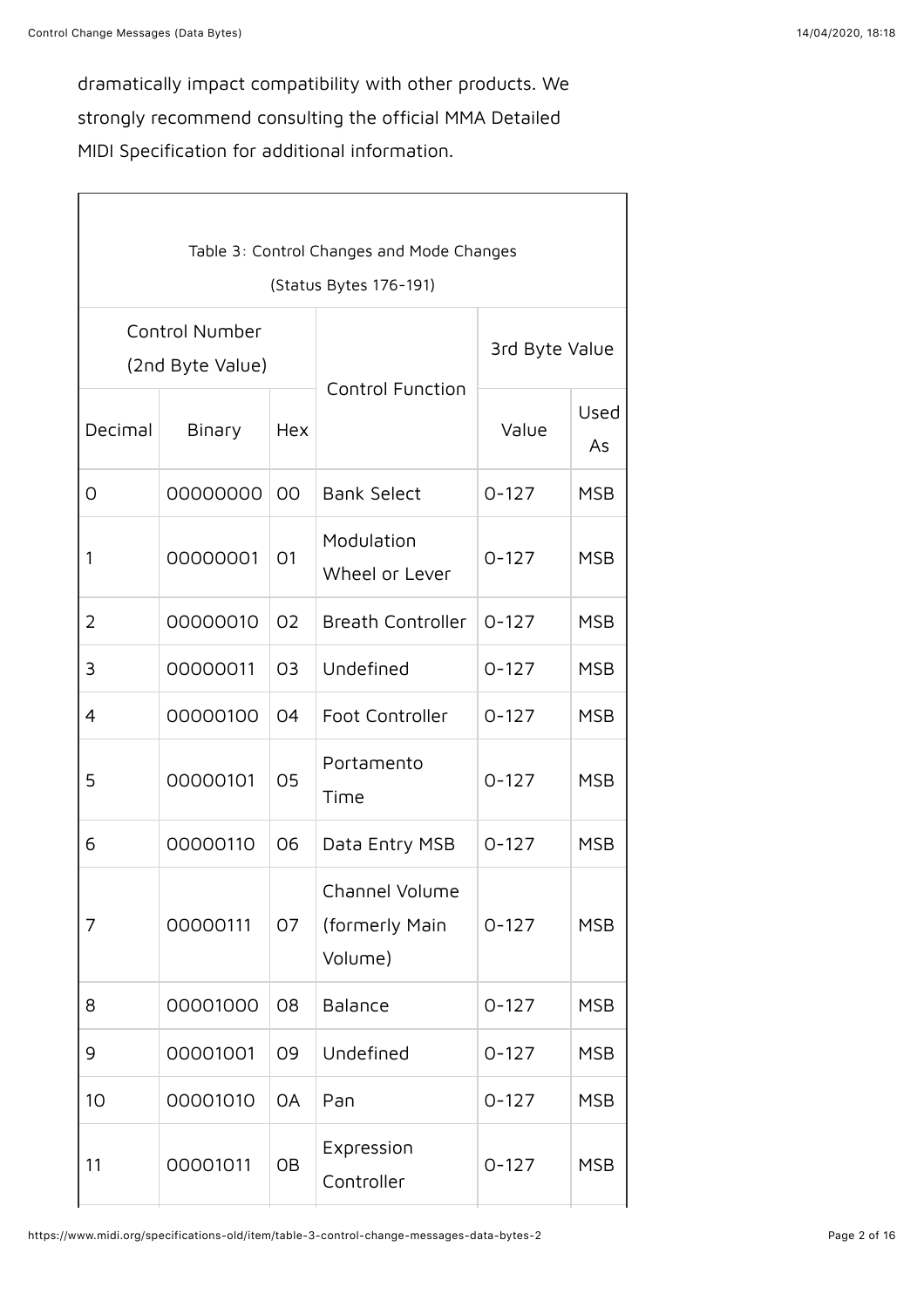| 12 | 00001100 | <b>OC</b> | <b>Effect Control 1</b>         | $0 - 127$ | <b>MSB</b> |
|----|----------|-----------|---------------------------------|-----------|------------|
| 13 | 00001101 | <b>OD</b> | <b>Effect Control 2</b>         | $0 - 127$ | <b>MSB</b> |
| 14 | 00001110 | <b>OE</b> | Undefined                       | $0 - 127$ | <b>MSB</b> |
| 15 | 00001111 | <b>OF</b> | Undefined                       | $0 - 127$ | <b>MSB</b> |
| 16 | 00010000 | 10        | General Purpose<br>Controller 1 | $0 - 127$ | <b>MSB</b> |
| 17 | 00010001 | 11        | General Purpose<br>Controller 2 | $0 - 127$ | <b>MSB</b> |
| 18 | 00010010 | 12        | General Purpose<br>Controller 3 | $0 - 127$ | <b>MSB</b> |
| 19 | 00010011 | 13        | General Purpose<br>Controller 4 | $0 - 127$ | <b>MSB</b> |
| 20 | 00010100 | 14        | Undefined                       | $0 - 127$ | <b>MSB</b> |
| 21 | 00010101 | 15        | Undefined                       | $0 - 127$ | <b>MSB</b> |
| 22 | 00010110 | 16        | Undefined                       | $0 - 127$ | <b>MSB</b> |
| 23 | 00010111 | 17        | Undefined                       | $0 - 127$ | <b>MSB</b> |
| 24 | 00011000 | 18        | Undefined                       | $0 - 127$ | <b>MSB</b> |
| 25 | 00011001 | 19        | Undefined                       | $0 - 127$ | <b>MSB</b> |
| 26 | 00011010 | 1A        | Undefined                       | $0 - 127$ | <b>MSB</b> |
| 27 | 00011011 | 1B        | Undefined                       | $0 - 127$ | <b>MSB</b> |
| 28 | 00011100 | 1C        | Undefined                       | $0 - 127$ | <b>MSB</b> |
| 29 | 00011101 | 1D        | Undefined                       | $0 - 127$ | <b>MSB</b> |
| 30 | 00011110 | 1E        | Undefined                       | $0 - 127$ | <b>MSB</b> |
| 31 | 00011111 | 1F        | Undefined                       | $0 - 127$ | <b>MSB</b> |
| 32 | 00100000 | 20        | LSB for Control 0               | $0 - 127$ | <b>LSB</b> |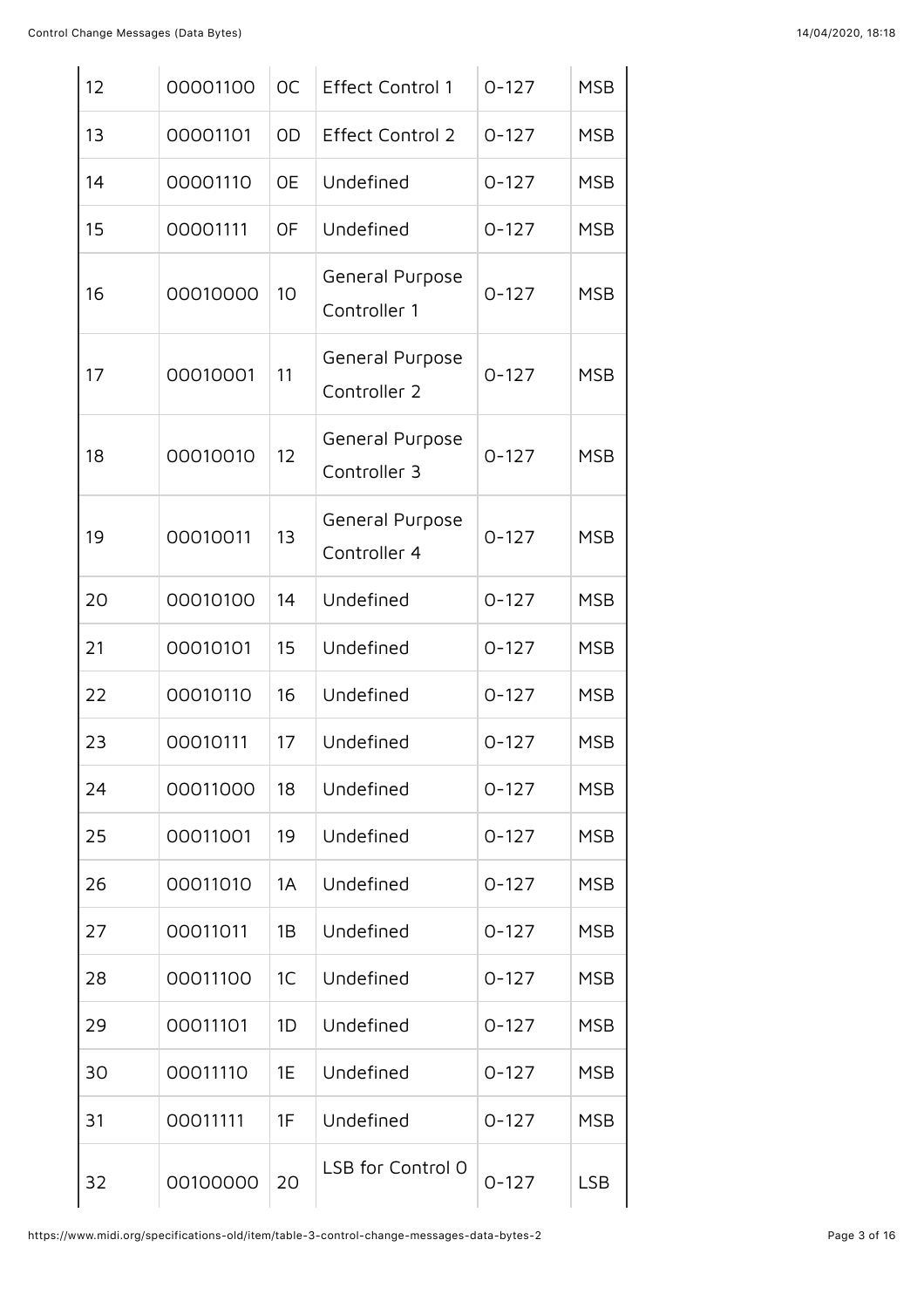|    |          |    | (Bank Select)                                                     |           |            |
|----|----------|----|-------------------------------------------------------------------|-----------|------------|
| 33 | 00100001 | 21 | LSB for Control 1<br>(Modulation<br>Wheel or Lever)               | $0 - 127$ | <b>LSB</b> |
| 34 | 00100010 | 22 | LSB for Control 2<br>(Breath<br>Controller)                       | $0 - 127$ | <b>LSB</b> |
| 35 | 00100011 | 23 | LSB for Control 3<br>(Undefined)                                  | $0 - 127$ | <b>LSB</b> |
| 36 | 00100100 | 24 | LSB for Control 4<br>(Foot Controller)                            | $0 - 127$ | <b>LSB</b> |
| 37 | 00100101 | 25 | LSB for Control 5<br>(Portamento<br>Time)                         | $0 - 127$ | <b>LSB</b> |
| 38 | 00100110 | 26 | LSB for Control 6<br>(Data Entry)                                 | $0 - 127$ | <b>LSB</b> |
| 39 | 00100111 | 27 | LSB for Control 7<br>(Channel<br>Volume, formerly<br>Main Volume) | $0 - 127$ | <b>LSB</b> |
| 40 | 00101000 | 28 | LSB for Control 8<br>(Balance)                                    | $0 - 127$ | <b>LSB</b> |
| 41 | 00101001 | 29 | LSB for Control 9<br>(Undefined)                                  | $0 - 127$ | <b>LSB</b> |
| 42 | 00101010 | 2A | <b>LSB</b> for Control<br>10 (Pan)                                | $0 - 127$ | <b>LSB</b> |
| 43 | 00101011 | 2B | <b>LSB</b> for Control<br>11 (Expression<br>Controller)           | $0 - 127$ | <b>LSB</b> |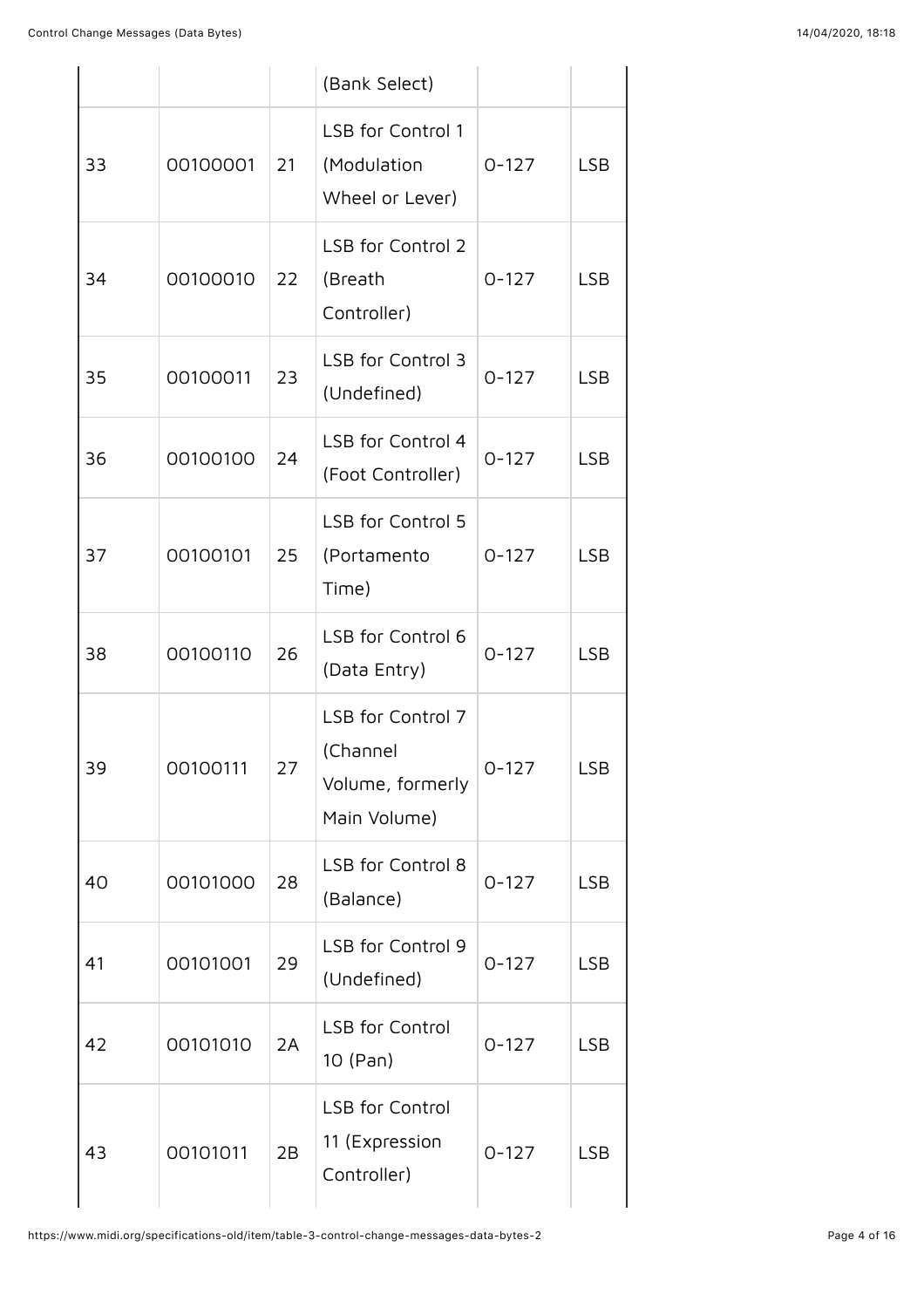| 44 | 00101100 | 2C | <b>LSB</b> for Control<br>12 (Effect control<br>1)                | $0 - 127$ | <b>LSB</b> |
|----|----------|----|-------------------------------------------------------------------|-----------|------------|
| 45 | 00101101 | 2D | <b>LSB</b> for Control<br>13 (Effect control<br>2)                | $0 - 127$ | <b>LSB</b> |
| 46 | 00101110 | 2E | <b>LSB</b> for Control<br>14 (Undefined)                          | $0 - 127$ | <b>LSB</b> |
| 47 | 00101111 | 2F | <b>LSB</b> for Control<br>15 (Undefined)                          | $0 - 127$ | <b>LSB</b> |
| 48 | 00110000 | 30 | <b>LSB</b> for Control<br>16 (General<br>Purpose<br>Controller 1) | $0 - 127$ | <b>LSB</b> |
| 49 | 00110001 | 31 | <b>LSB</b> for Control<br>17 (General<br>Purpose<br>Controller 2) | $0 - 127$ | <b>LSB</b> |
| 50 | 00110010 | 32 | <b>LSB</b> for Control<br>18 (General<br>Purpose<br>Controller 3) | $0 - 127$ | <b>LSB</b> |
| 51 | 00110011 | 33 | <b>LSB</b> for Control<br>19 (General<br>Purpose<br>Controller 4) | $0 - 127$ | <b>LSB</b> |
| 52 | 00110100 | 34 | <b>LSB</b> for Control<br>20 (Undefined)                          | $0 - 127$ | <b>LSB</b> |
| 53 | 00110101 | 35 | <b>LSB</b> for Control                                            | $0 - 127$ | <b>LSB</b> |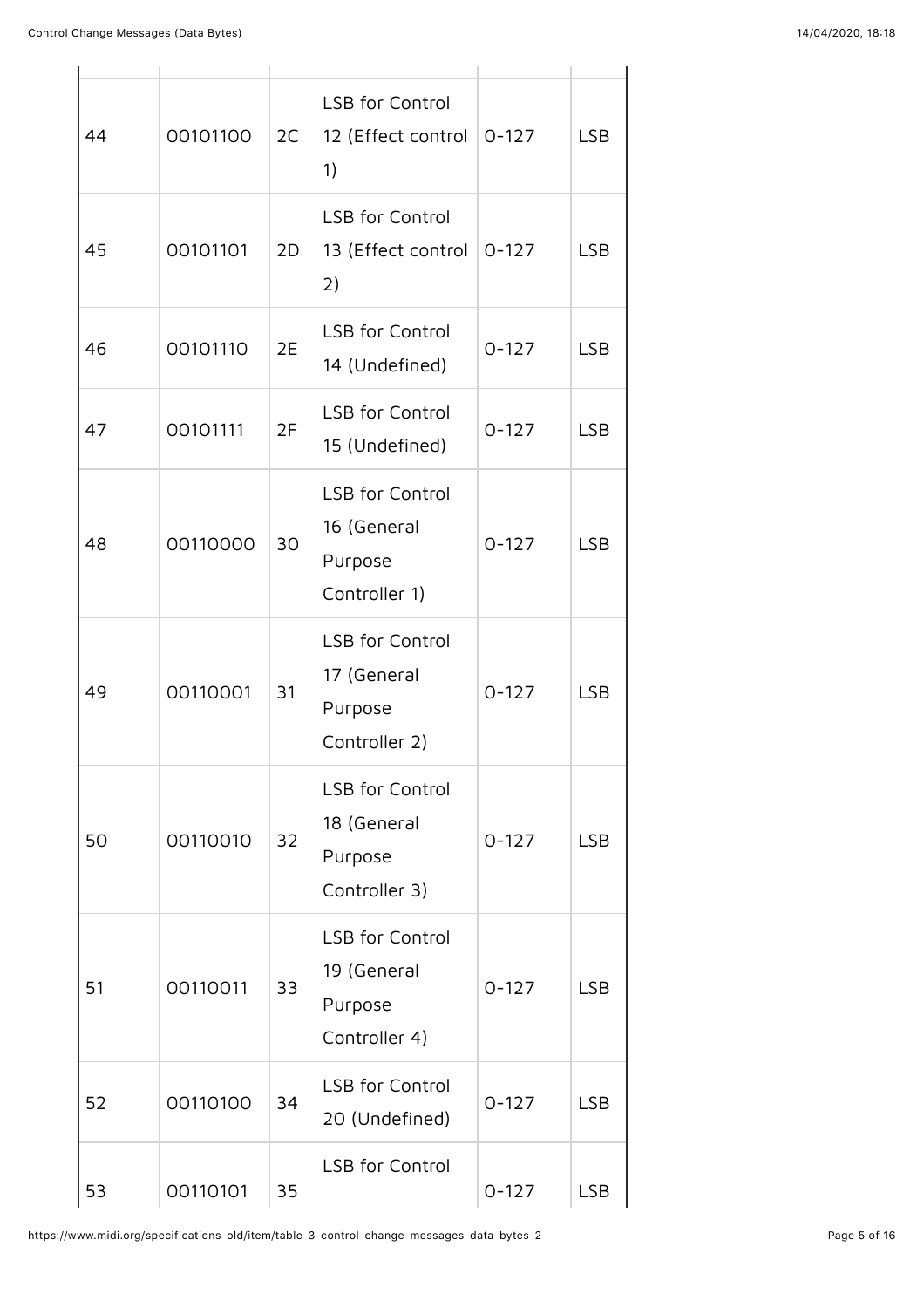|    |          |    | 21 (Undefined)                           |                          |            |
|----|----------|----|------------------------------------------|--------------------------|------------|
| 54 | 00110110 | 36 | <b>LSB</b> for Control<br>22 (Undefined) | $0 - 127$                | <b>LSB</b> |
| 55 | 00110111 | 37 | <b>LSB</b> for Control<br>23 (Undefined) | $0 - 127$                | <b>LSB</b> |
| 56 | 00111000 | 38 | <b>LSB for Control</b><br>24 (Undefined) | $0 - 127$                | <b>LSB</b> |
| 57 | 00111001 | 39 | <b>LSB for Control</b><br>25 (Undefined) | $0 - 127$                | <b>LSB</b> |
| 58 | 00111010 | 3A | <b>LSB</b> for Control<br>26 (Undefined) | $0 - 127$                | <b>LSB</b> |
| 59 | 00111011 | 3B | <b>LSB</b> for Control<br>27 (Undefined) | $0 - 127$                | <b>LSB</b> |
| 60 | 00111100 | 3C | <b>LSB</b> for Control<br>28 (Undefined) | $0 - 127$                | <b>LSB</b> |
| 61 | 00111101 | 3D | <b>LSB</b> for Control<br>29 (Undefined) | $0 - 127$                | <b>LSB</b> |
| 62 | 00111110 | 3E | <b>LSB</b> for Control<br>30 (Undefined) | $0 - 127$                | <b>LSB</b> |
| 63 | 00111111 | 3F | <b>LSB</b> for Control<br>31 (Undefined) | $0 - 127$                | <b>LSB</b> |
| 64 | 01000000 | 40 | Damper Pedal<br>on/off (Sustain)         | ≤63 off,<br>$\geq 64$ on |            |
| 65 | 01000001 | 41 | Portamento<br>On/Off                     | ≤63 off,<br>$≥64$ on     |            |
| 66 | 01000010 | 42 | Sostenuto<br>On/Off                      | ≤63 off,<br>≥64 on       |            |
|    |          |    | Soft Pedal                               | ≤63 off,                 |            |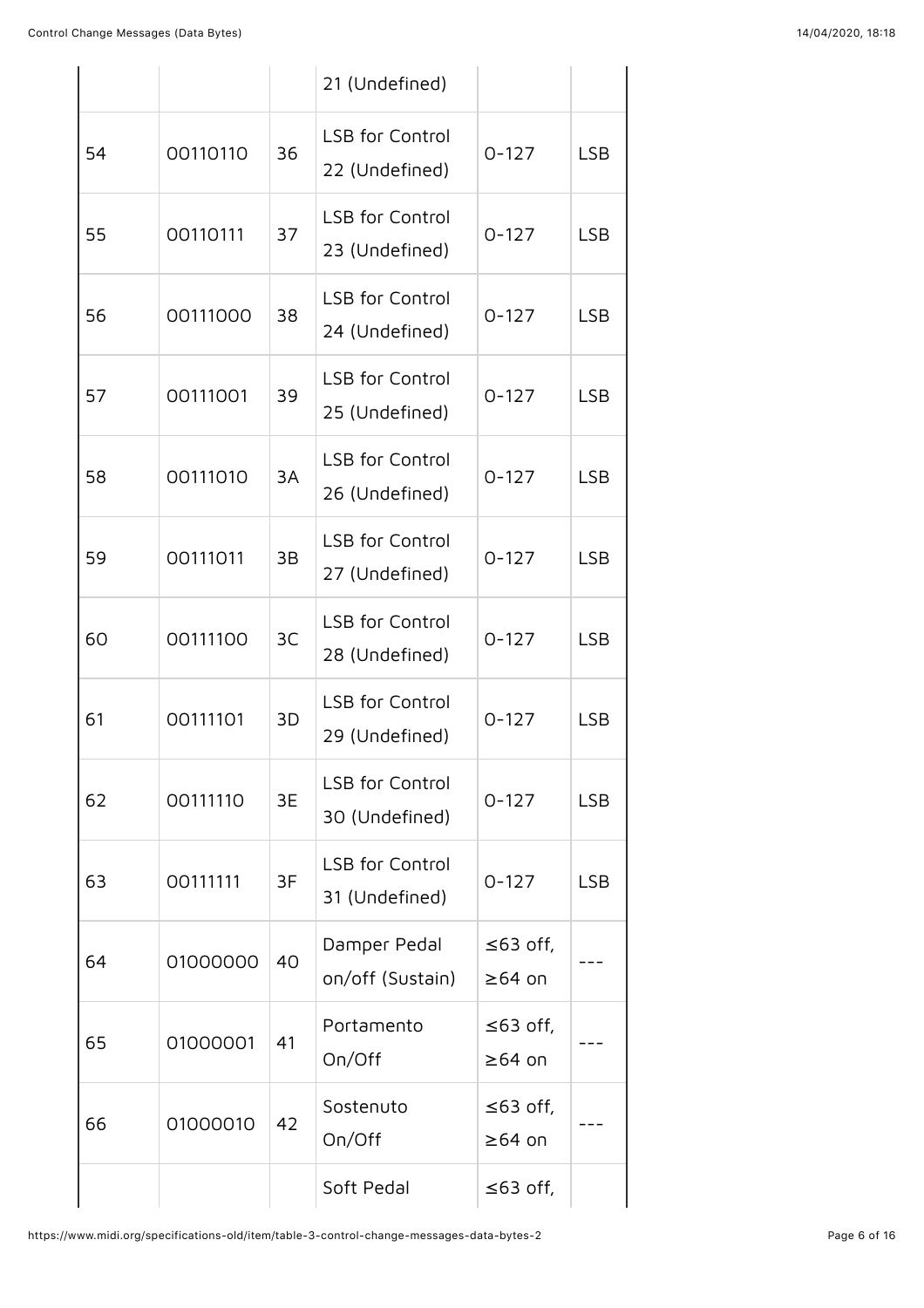| 67 | 01000011 | 43 | On/Off                                                             | $\geq 64$ on                                |            |
|----|----------|----|--------------------------------------------------------------------|---------------------------------------------|------------|
| 68 | 01000100 | 44 | Legato<br>Footswitch                                               | $\leq 63$<br>Normal,<br>$\geq 64$<br>Legato |            |
| 69 | 01000101 | 45 | Hold 2                                                             | $\leq$ 63 off,<br>$\geq 64$ on              |            |
| 70 | 01000110 | 46 | Sound Controller<br>1 (default: Sound<br>Variation)                | $0 - 127$                                   | <b>LSB</b> |
| 71 | 01000111 | 47 | Sound Controller<br>2 (default:<br>Timbre/Harmonic<br>Intens.)     | $0 - 127$                                   | <b>LSB</b> |
| 72 | 01001000 | 48 | Sound Controller<br>3 (default:<br>Release Time)                   | $0 - 127$                                   | <b>LSB</b> |
| 73 | 01001001 | 49 | Sound Controller<br>4 (default:<br>Attack Time)                    | $0 - 127$                                   | <b>LSB</b> |
| 74 | 01001010 | 4A | Sound Controller<br>5 (default:<br>Brightness)                     | $0 - 127$                                   | <b>LSB</b> |
| 75 | 01001011 | 4B | Sound Controller<br>6 (default: Decay<br>Time - see MMA<br>RP-021) | $0 - 127$                                   | <b>LSB</b> |
|    |          |    | Sound Controller<br>7 (default:                                    |                                             |            |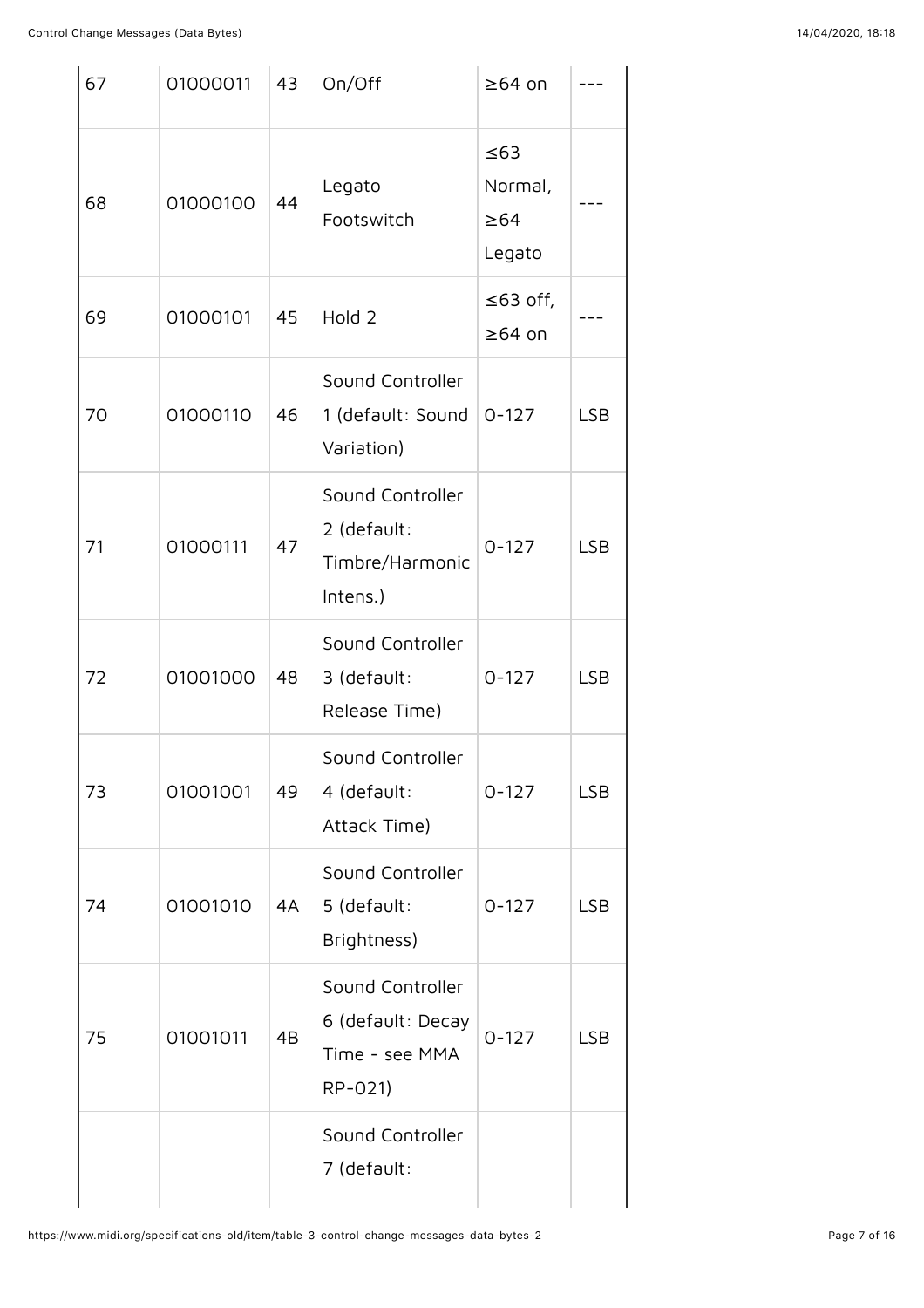| 76 | 01001100 | 4C | Vibrato Rate -<br>see MMA RP-<br>O(21)                                     | $0 - 127$ | <b>LSB</b> |
|----|----------|----|----------------------------------------------------------------------------|-----------|------------|
| 77 | 01001101 | 4D | Sound Controller<br>8 (default:<br>Vibrato Depth -<br>see MMA RP-<br>O(21) | $0-127$   | <b>LSB</b> |
| 78 | 01001110 | 4E | Sound Controller<br>9 (default:<br>Vibrato Delay -<br>see MMA RP-<br>O(21) | $0 - 127$ | <b>LSB</b> |
| 79 | 01001111 | 4F | Sound Controller<br>10 (default<br>undefined - see<br><b>MMA RP-021)</b>   | $0 - 127$ | <b>LSB</b> |
| 80 | 01010000 | 50 | General Purpose<br>Controller 5                                            | $0 - 127$ | <b>LSB</b> |
| 81 | 01010001 | 51 | General Purpose<br>Controller 6                                            | $0 - 127$ | <b>LSB</b> |
| 82 | 01010010 | 52 | General Purpose<br>Controller 7                                            | $0 - 127$ | <b>LSB</b> |
| 83 | 01010011 | 53 | General Purpose<br>Controller 8                                            | $0 - 127$ | <b>LSB</b> |
| 84 | 01010100 | 54 | Portamento<br>Control                                                      | $0 - 127$ | <b>LSB</b> |
| 85 | 01010101 | 55 | Undefined                                                                  |           |            |
| 86 | 01010110 | 56 | Undefined                                                                  |           |            |
|    |          |    |                                                                            |           |            |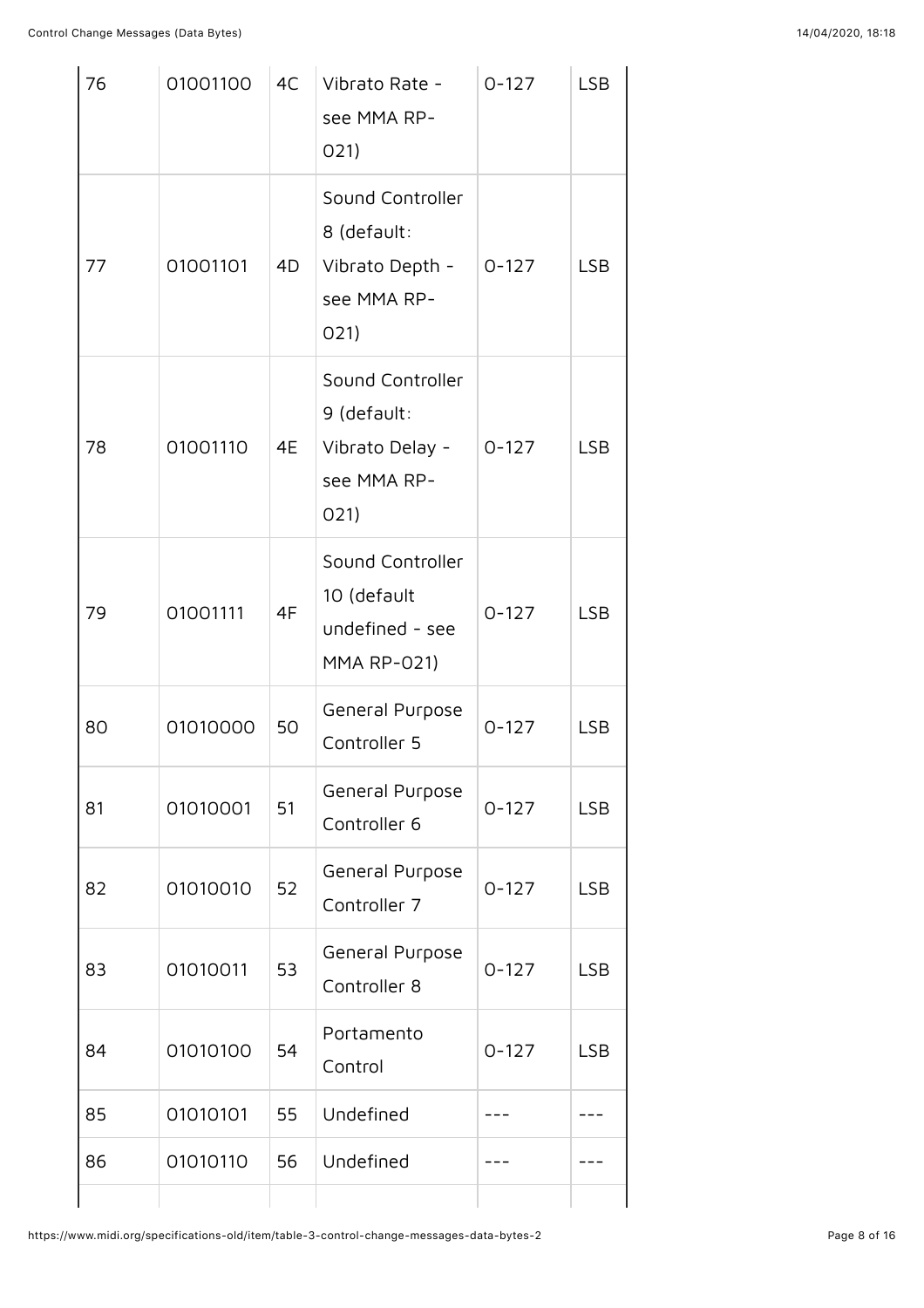| 87 | 01010111 | 57 | Undefined                                                                                                                       |           |            |
|----|----------|----|---------------------------------------------------------------------------------------------------------------------------------|-----------|------------|
| 88 | 01011000 | 58 | High Resolution<br>Velocity Prefix                                                                                              | $0 - 127$ | <b>LSB</b> |
| 89 | 01011001 | 59 | Undefined                                                                                                                       |           |            |
| 90 | 01011010 | 5A | Undefined                                                                                                                       |           |            |
| 91 | 01011011 | 5B | Effects 1 Depth<br>(default: Reverb<br>Send Level - see<br><b>MMA RP-023)</b><br>(formerly<br><b>External Effects</b><br>Depth) | $0 - 127$ |            |
| 92 | 01011100 | 5C | Effects 2 Depth<br>(formerly<br>Tremolo Depth)                                                                                  | $0 - 127$ |            |
| 93 | 01011101 | 5D | Effects 3 Depth<br>(default: Chorus<br>Send Level - see<br><b>MMA RP-023)</b><br>(formerly Chorus<br>Depth)                     | 0-127     |            |
| 94 | 01011110 | 5E | Effects 4 Depth<br>(formerly Celeste<br>[Detune] Depth)                                                                         | $0 - 127$ |            |
| 95 | 01011111 | 5F | Effects 5 Depth<br>(formerly Phaser<br>Depth)                                                                                   | $0 - 127$ |            |
| 96 | 01100000 | 60 | Data Increment<br>(Data Entry +1)<br>(see MMA RP-                                                                               | N/A       |            |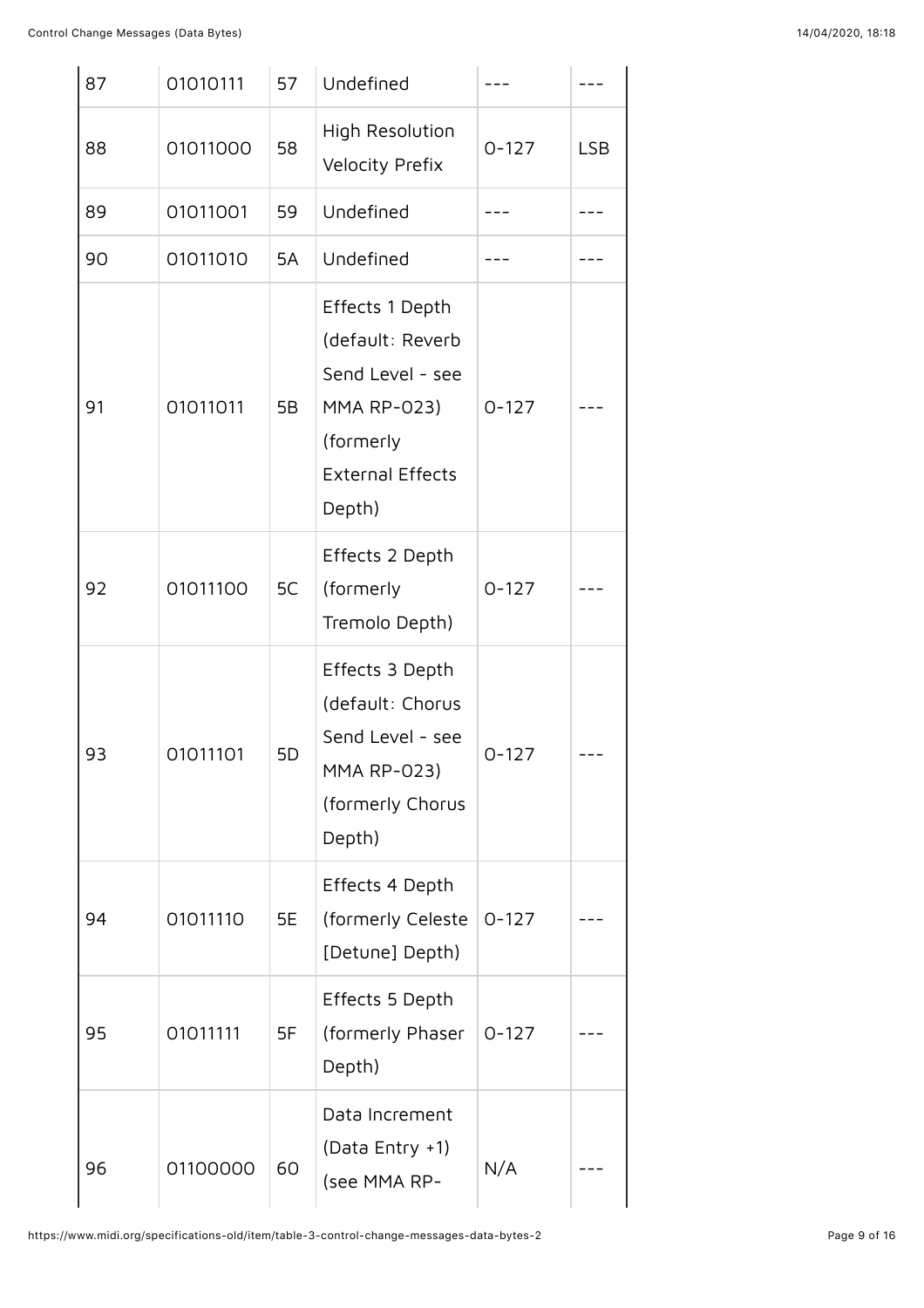|     |          |    | 018)                                                          |           |            |
|-----|----------|----|---------------------------------------------------------------|-----------|------------|
| 97  | 01100001 | 61 | Data Decrement<br>(Data Entry -1)<br>(see MMA RP-<br>O(18)    | N/A       |            |
| 98  | 01100010 | 62 | Non-Registered<br>Parameter<br>Number (NRPN)<br>$-LSB$        | $0 - 127$ | <b>LSB</b> |
| 99  | 01100011 | 63 | Non-Registered<br>Parameter<br>Number (NRPN)<br>- MSB         | $0 - 127$ | <b>MSB</b> |
| 100 | 01100100 | 64 | Registered<br>Parameter<br>Number (RPN) -<br>$LSB*$           | $0 - 127$ | <b>LSB</b> |
| 101 | 01100101 | 65 | Registered<br>Parameter<br>Number (RPN) -<br>MSB <sup>*</sup> | $0 - 127$ | <b>MSB</b> |
| 102 | 01100110 | 66 | Undefined                                                     |           |            |
| 103 | 01100111 | 67 | Undefined                                                     |           |            |
| 104 | 01101000 | 68 | Undefined                                                     |           |            |
| 105 | 01101001 | 69 | Undefined                                                     |           |            |
| 106 | 01101010 | 6A | Undefined                                                     |           |            |
| 107 | 01101011 | 6B | Undefined                                                     |           |            |
| 108 | 01101100 | 6C | Undefined                                                     |           |            |
|     |          |    |                                                               |           |            |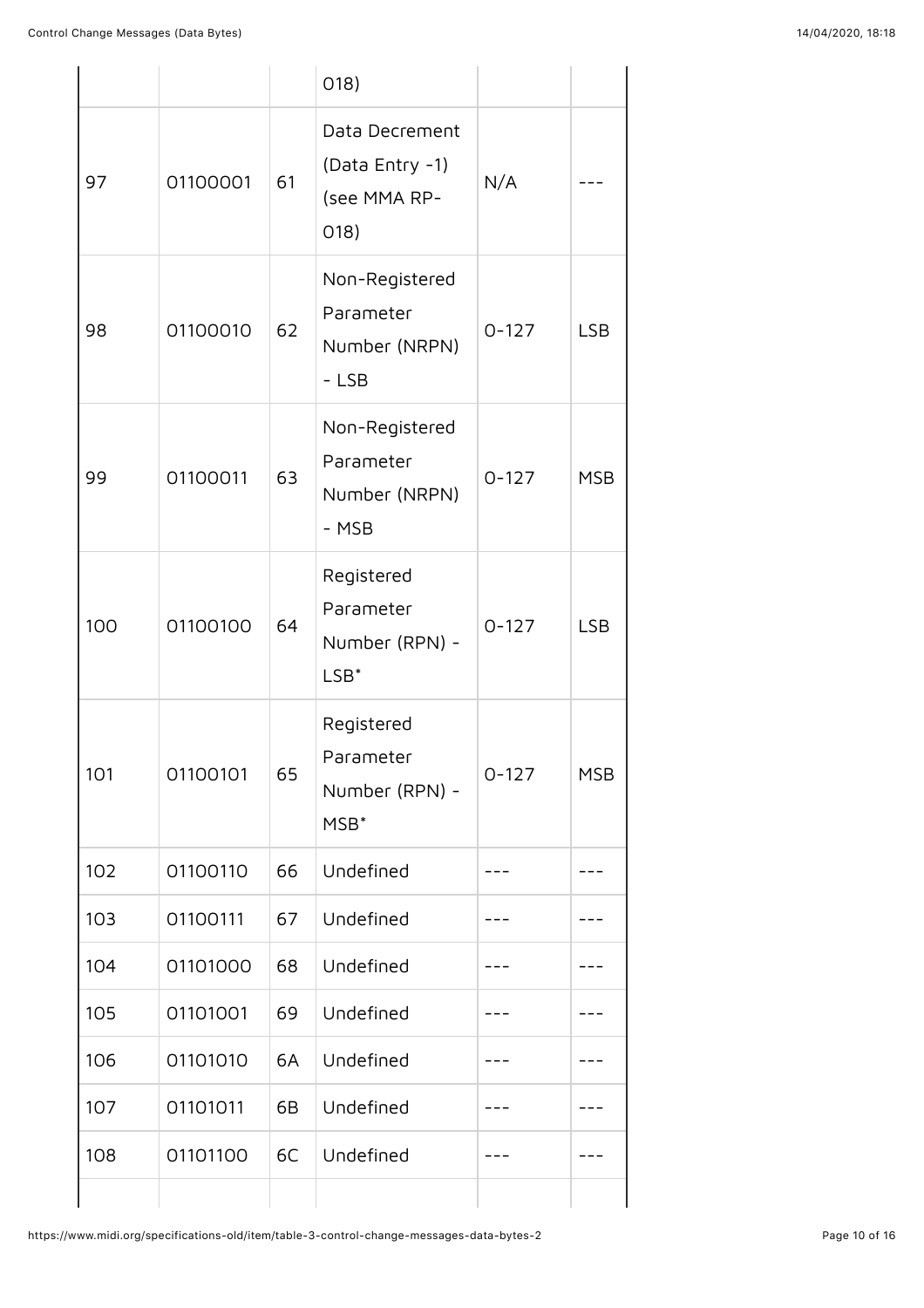| 109   | 01101101                                                                                                                                                                             | 6D | Undefined                                                                   |                  |  |  |
|-------|--------------------------------------------------------------------------------------------------------------------------------------------------------------------------------------|----|-----------------------------------------------------------------------------|------------------|--|--|
| 110   | 01101110                                                                                                                                                                             | 6E | Undefined                                                                   |                  |  |  |
| 111   | 01101111                                                                                                                                                                             | 6F | Undefined                                                                   |                  |  |  |
| 112   | 01110000                                                                                                                                                                             | 70 | Undefined                                                                   |                  |  |  |
| 113   | 01110001                                                                                                                                                                             | 71 | Undefined                                                                   |                  |  |  |
| 114   | 01110010                                                                                                                                                                             | 72 | Undefined                                                                   |                  |  |  |
| 115   | 01110011                                                                                                                                                                             | 73 | Undefined                                                                   |                  |  |  |
| 116   | 01110100                                                                                                                                                                             | 74 | Undefined                                                                   |                  |  |  |
| 117   | 01110101                                                                                                                                                                             | 75 | Undefined                                                                   |                  |  |  |
| 118   | 01110110                                                                                                                                                                             | 76 | Undefined                                                                   |                  |  |  |
| 119   | 01110111                                                                                                                                                                             | 77 | Undefined                                                                   |                  |  |  |
|       | Controller numbers 120-127 are reserved for Channel<br>Mode Messages, which rather than controlling sound<br>parameters, affect the channel's operating mode.<br>(See also Table 1.) |    |                                                                             |                  |  |  |
| Note: |                                                                                                                                                                                      |    |                                                                             |                  |  |  |
| 120   | 01111000                                                                                                                                                                             | 78 | [Channel Mode<br>Message] All<br>Sound Off                                  | 0                |  |  |
| 121   | 01111001                                                                                                                                                                             | 79 | [Channel Mode<br>Message] Reset<br>All Controllers<br>(See MMA RP-<br>O(15) | O                |  |  |
| 122   | 01111010                                                                                                                                                                             | 7A | [Channel Mode<br>Message] Local<br>Control On/Off                           | O off,<br>127 on |  |  |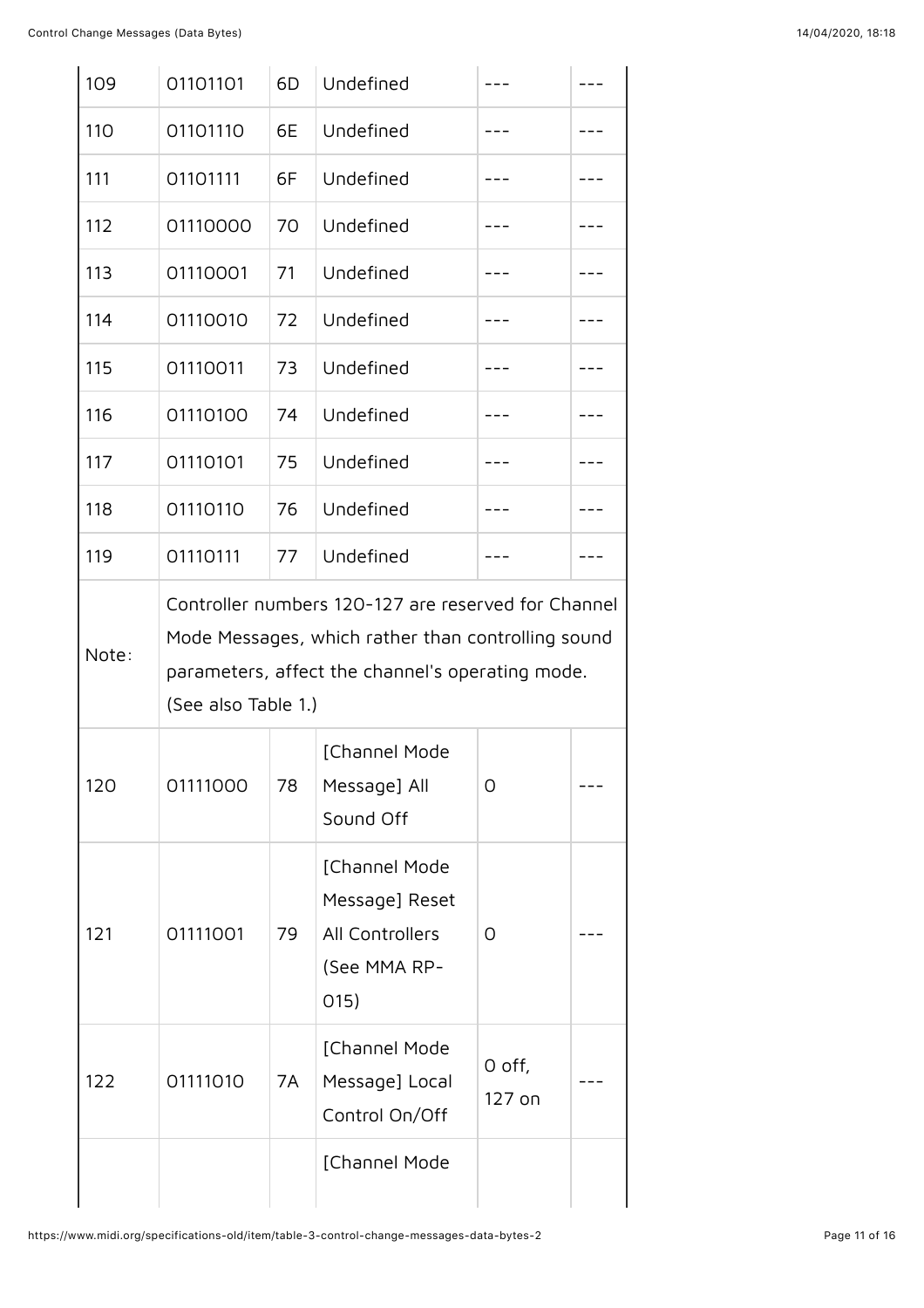| 123 | 01111011 | 7B | Message] All<br>Notes Off                                                     | $\overline{O}$                                                                                                                                                                     |  |
|-----|----------|----|-------------------------------------------------------------------------------|------------------------------------------------------------------------------------------------------------------------------------------------------------------------------------|--|
| 124 | 01111100 | 7C | [Channel Mode<br>Message] Omni<br>Mode Off (+ all<br>notes off)               | O                                                                                                                                                                                  |  |
| 125 | 01111101 | 7D | [Channel Mode<br>Message] Omni<br>Mode On (+ all<br>notes off)                | $\overline{O}$                                                                                                                                                                     |  |
| 126 | 01111110 | 7E | [Channel Mode<br>Message] Mono<br>Mode On (+ poly<br>off, + all notes<br>off) | Note:<br><b>This</b><br>equals<br>the<br>number<br>of<br>channels,<br>or zero if<br>the<br>number<br>of<br>channels<br>equals<br>the<br>number<br>of voices<br>in the<br>receiver. |  |
| 127 | 01111111 | 7F | [Channel Mode<br>Message] Poly<br>Mode On (+                                  | 0                                                                                                                                                                                  |  |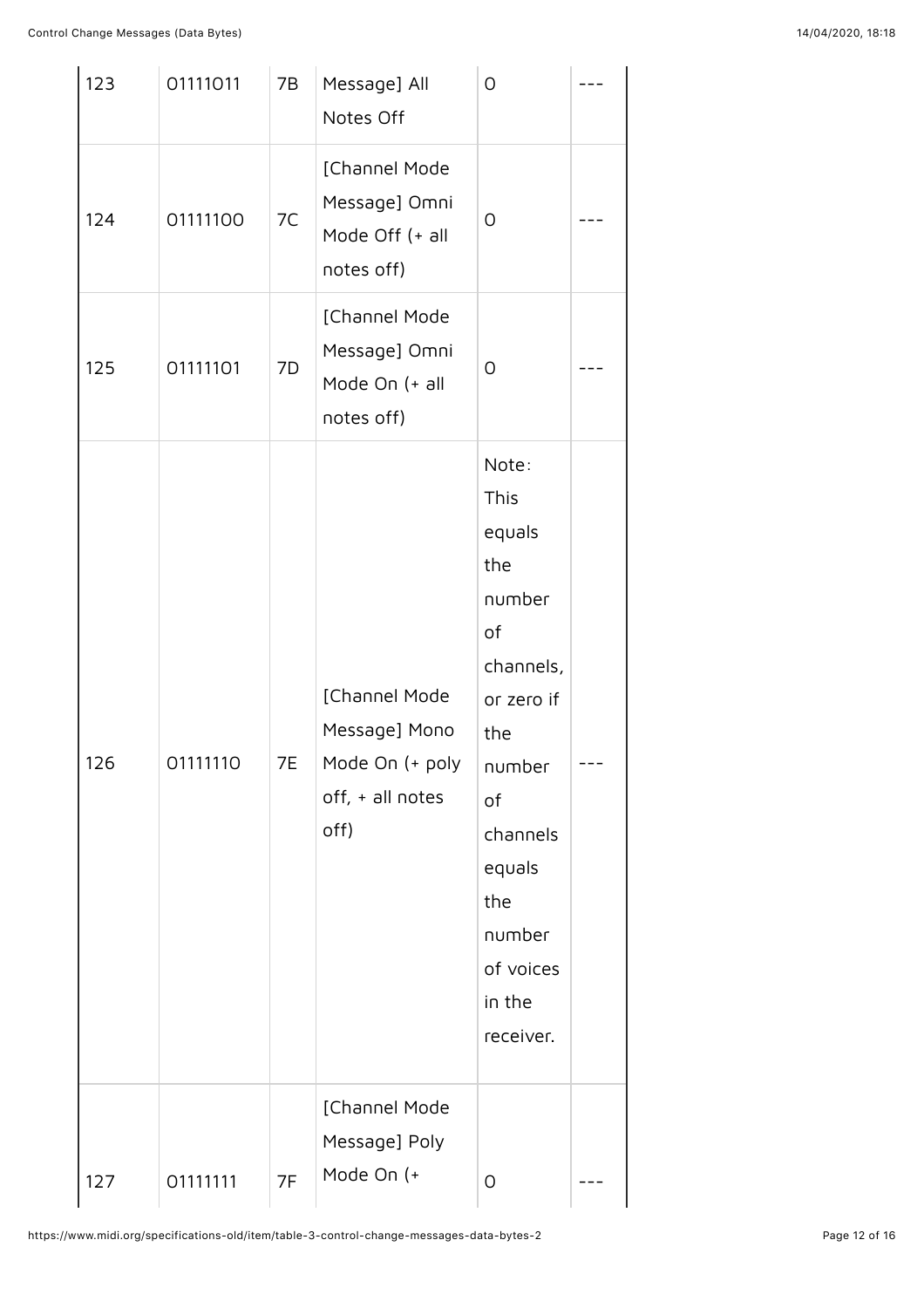| mono off, +all |
|----------------|
| notes off)     |

Table 3a: Registered Parameter Numbers

To set or change the value of a Registered Parameter:

1. Send two Control Change messages using Control Numbers 101 (65H) and 100 (64H) to select the desired Registered Parameter Number, as per the following table.

2. To set the selected Registered Parameter to a specific value, send a Control Change messages to the Data Entry MSB controller (Control Number 6). If the selected Registered Parameter requires the LSB to be set, send another Control Change message to the Data Entry LSB controller (Control Number 38).

3. To make a relative adjustment to the selected Registered Parameter's current value, use the Data Increment or Data Decrement controllers (Control Numbers 96 and 97).

| Parameter Number  |              | Parameter<br>Function  | Data Entry Value                 |
|-------------------|--------------|------------------------|----------------------------------|
| MSB:              | LSB: Control |                        |                                  |
| Control 101       | 100(64H)     |                        |                                  |
| (65H) Value Value |              |                        |                                  |
|                   |              | Pitch Bend             | $MSB = +/-$ semitones            |
|                   | 00H          | Sensitivity            | $LSB = +/--cents$                |
|                   |              |                        | Channel Fine Resolution 100/8192 |
|                   |              | Tuning                 | cents                            |
|                   |              | (formerly              | OOH OOH = -100                   |
|                   | O1H          | Fine Tuning - $ cents$ |                                  |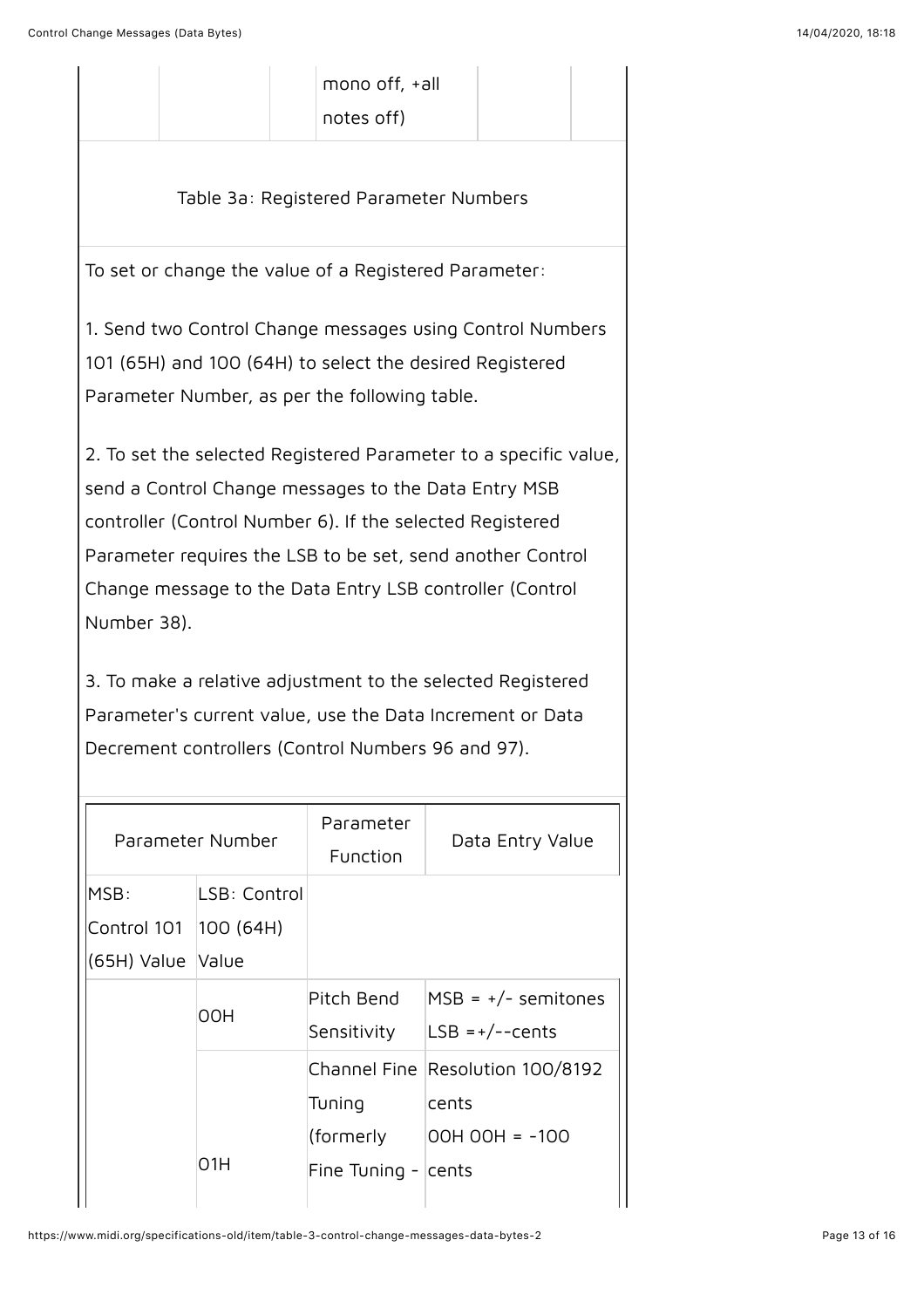|            |                                     |                                                                                           | see MMA RP- 40H 00H = A440                                                                          |  |
|------------|-------------------------------------|-------------------------------------------------------------------------------------------|-----------------------------------------------------------------------------------------------------|--|
| <b>OOH</b> |                                     | 022)                                                                                      | 7FH 7FH = +100 cents                                                                                |  |
|            | 02H                                 | Channel<br>Coarse<br>Tuning<br>(formerly<br>Coarse<br>Tuning - see<br>MMA RP-<br>022)     | Only MSB used<br>Resolution 100 cents<br>$00H = -6400$ cents<br>$40H = A440$<br>$7FH = +6300$ cents |  |
|            | O3H                                 | Tuning<br>Program<br>Change                                                               | Tuning Program<br>Number                                                                            |  |
|            | 04H                                 | Tuning Bank<br>Select                                                                     | Tuning Bank Number                                                                                  |  |
|            | 05H                                 | Modulation<br>Depth Range<br>(see MMA<br><b>General MIDI</b><br>Level 2<br>Specification) | For GM2, defined in<br>GM2 Specification.<br>For other systems,<br>defined by<br>manufacturer       |  |
|            | O6H                                 | <b>MPE</b><br>Configurarion<br>Message (see<br><b>MPE</b><br>Specification)               | See MPE Specification                                                                               |  |
|            |                                     | All<br><b>RESERVED</b><br>for future<br><b>MMA</b><br>Definition                          |                                                                                                     |  |
|            | Three Dimensional Sound Controllers |                                                                                           |                                                                                                     |  |